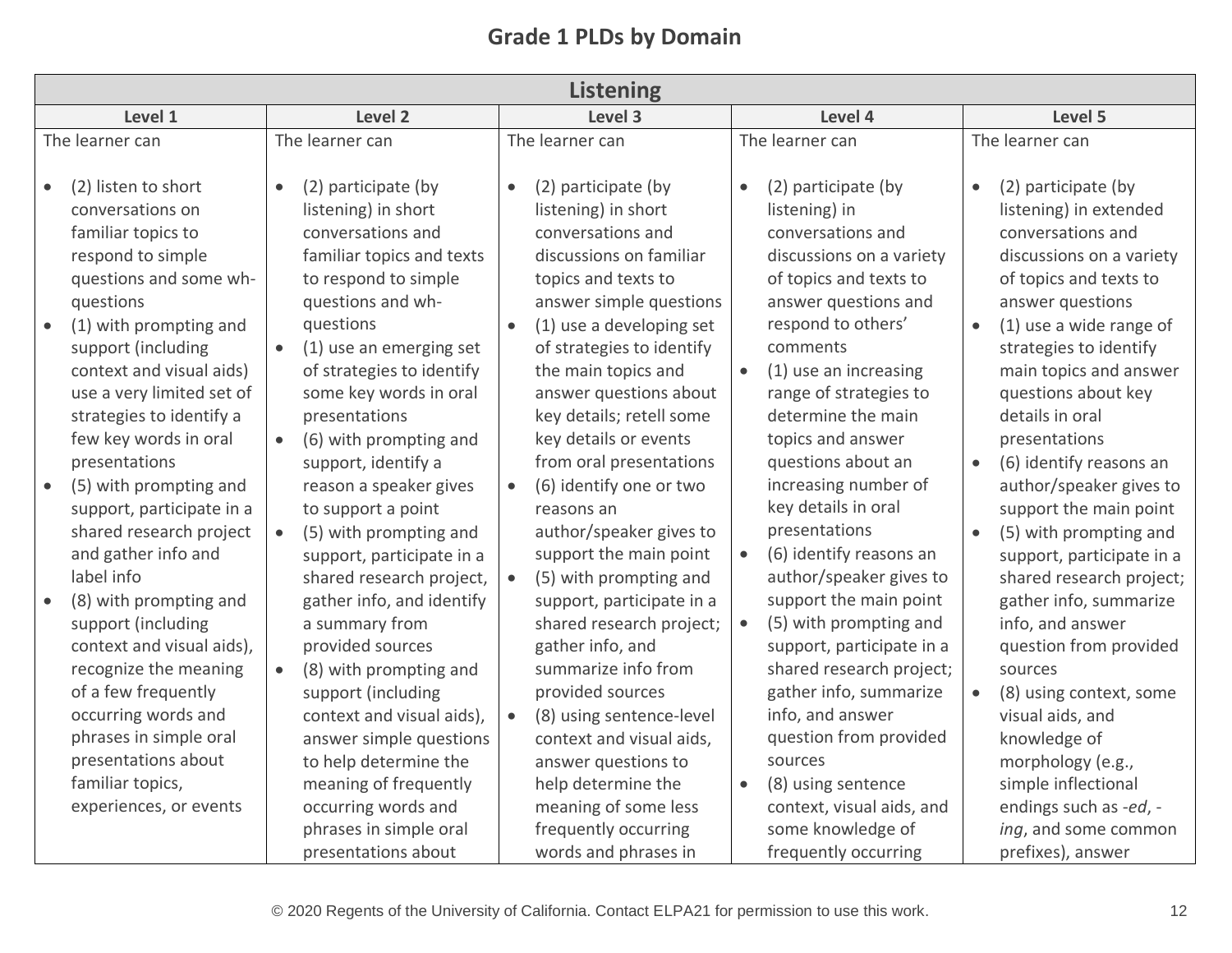| familiar topics,<br>experiences, or events | oral presentations about<br>familiar topics,<br>experiences, or events | root words and their<br>inflectional forms,<br>answer questions to<br>help determine the<br>meaning of less<br>common words,<br>phrases, and simple<br>idiomatic expressions in<br>oral presentations<br>about a variety of<br>topics, experiences, or | questions to help<br>determine or clarify the<br>meaning of words,<br>phrases, and idiomatic<br>expressions in oral<br>presentations about a<br>variety of topics,<br>experiences, or events |
|--------------------------------------------|------------------------------------------------------------------------|--------------------------------------------------------------------------------------------------------------------------------------------------------------------------------------------------------------------------------------------------------|----------------------------------------------------------------------------------------------------------------------------------------------------------------------------------------------|
|                                            |                                                                        | events                                                                                                                                                                                                                                                 |                                                                                                                                                                                              |

| <b>Reading</b>                                                                                                                                                                                                    |                                                                                                                                                                                                                    |                 |                                                                                                                                                                                                        |           |                                                                                                                                                                                                              |           |                                                                                                                                                                                                         |  |
|-------------------------------------------------------------------------------------------------------------------------------------------------------------------------------------------------------------------|--------------------------------------------------------------------------------------------------------------------------------------------------------------------------------------------------------------------|-----------------|--------------------------------------------------------------------------------------------------------------------------------------------------------------------------------------------------------|-----------|--------------------------------------------------------------------------------------------------------------------------------------------------------------------------------------------------------------|-----------|---------------------------------------------------------------------------------------------------------------------------------------------------------------------------------------------------------|--|
| Level 1                                                                                                                                                                                                           | Level 2                                                                                                                                                                                                            |                 | Level 3                                                                                                                                                                                                |           | Level 4                                                                                                                                                                                                      | Level 5   |                                                                                                                                                                                                         |  |
| The learner can                                                                                                                                                                                                   | The learner can                                                                                                                                                                                                    | The learner can |                                                                                                                                                                                                        |           | The learner can                                                                                                                                                                                              |           | The learner can                                                                                                                                                                                         |  |
| (2) respond to simple<br>yes/no questions and<br>some wh- questions<br>about familiar topics                                                                                                                      | (2) respond to simple<br>$\bullet$<br>yes/no questions and<br>wh- questions about<br>familiar topics                                                                                                               |                 | (2) participate in short<br>written exchanges to<br>answer simple questions<br>about familiar topics                                                                                                   |           | (2) participate in written<br>exchanges to answer<br>questions about a<br>variety of topics,                                                                                                                 |           | (2) participate in written<br>exchanges to answer<br>questions about a<br>variety of topics,                                                                                                            |  |
| (1) with prompting and<br>support (including<br>context and visual aids),<br>use a very limited set of<br>strategies to identify a<br>few key words in read-<br>alouds (presented with<br>text) and picture books | (1) use an emerging set<br>$\bullet$<br>of strategies to identify<br>key words and phrases<br>in read-alouds<br>(presented with text)<br>and simple written texts<br>(6) with prompting and<br>support, identify a |                 | (1) use a developing set<br>of strategies to identify<br>main topics; answer<br>questions about key<br>details; retell some key<br>details or events from<br>read-aloud texts<br>(presented with text) |           | experiences, or texts<br>(1) use an increasing<br>range of strategies to<br>identify main topics; ask<br>and answer questions<br>about an increasing<br>number of key details;<br>retell familiar stories or | $\bullet$ | experiences, or texts<br>(1) use a wide range of<br>strategies to identify<br>main topics; ask and<br>answer questions about<br>key details; retell<br>stories, including key<br>details in read-alouds |  |
| (5) with prompting and<br>support from adults,<br>participate in shared<br>research projects and<br>label info                                                                                                    | reason an author gives<br>to support a point<br>(5) with prompting and<br>$\bullet$<br>support from adults,<br>participate in shared                                                                               | $\bullet$       | and simple written texts<br>(6) identify one or two<br>reasons the author gives<br>to support the main<br>point                                                                                        | $\bullet$ | episodes of stories in<br>read-alouds (presented<br>with text) and written<br>texts<br>(6) identify reasons the                                                                                              | $\bullet$ | (presented with text)<br>and written texts<br>(6) identify reasons an<br>author gives to support<br>the main point                                                                                      |  |
| (8) with prompting and<br>support (including<br>context and visual aids),                                                                                                                                         | research projects and<br>(identify a summary of                                                                                                                                                                    | $\bullet$       | (5) with prompting and<br>support from adults,<br>participate in shared                                                                                                                                |           | author gives to support<br>the main point                                                                                                                                                                    | $\bullet$ | (5) with prompting and<br>support from adults,<br>participate in shared                                                                                                                                 |  |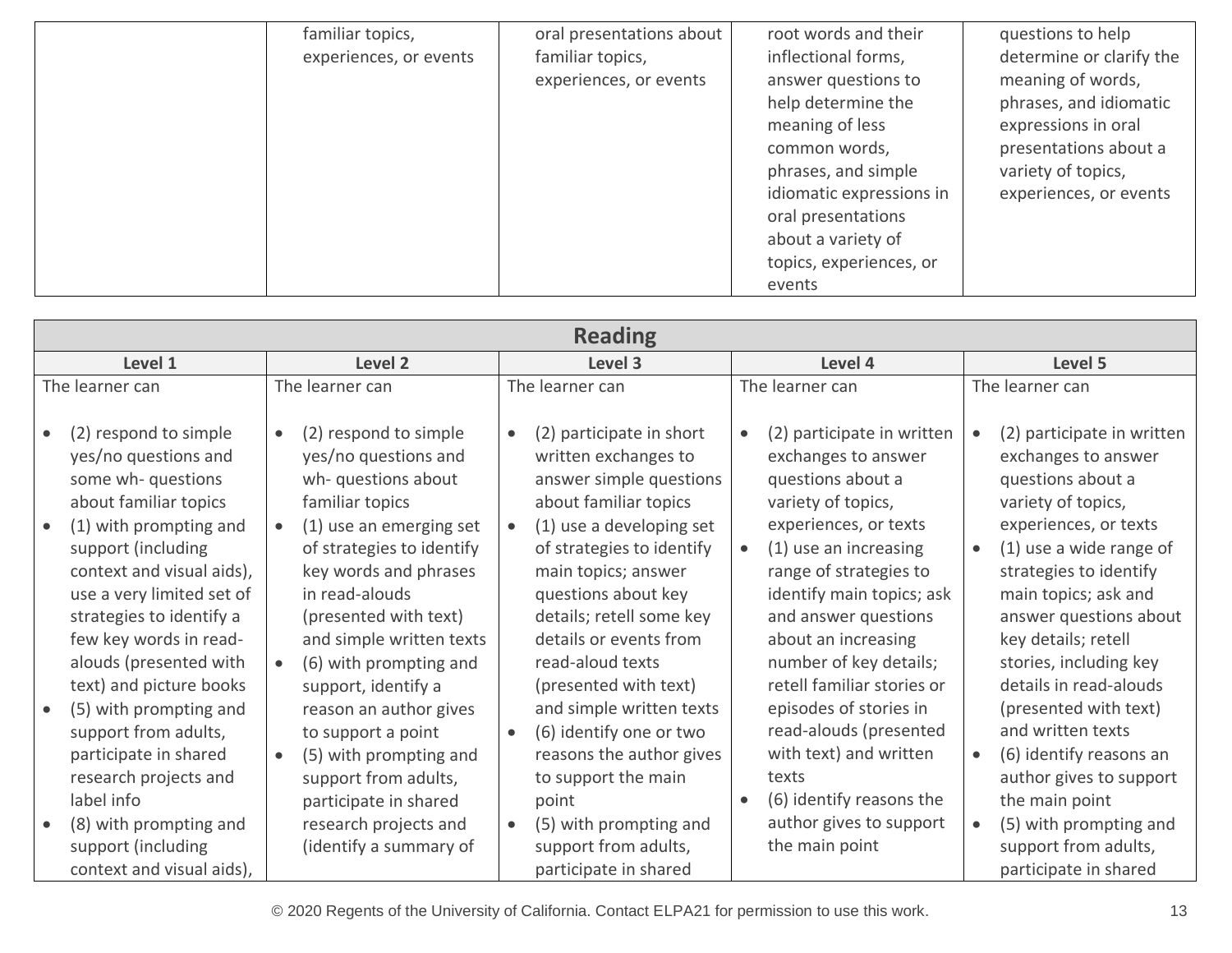| recognize the meaning<br>of a few frequently<br>occurring words and<br>phrases in read-alouds<br>about familiar topics,<br>experiences, or events | key information) from<br>provided sources<br>(8) with prompting and<br>$\bullet$<br>support (including<br>context and visual aids),<br>answer simple questions<br>to help determine the<br>meaning of frequently<br>occurring words and<br>phrases in read-alouds<br>about familiar topics,<br>experiences, or events | research projects;<br>(identify a summary of<br>information) from<br>provided sources<br>(8) using sentence-level<br>$\bullet$<br>context and visual aids,<br>answer questions to<br>help determine the<br>meaning of some less<br>frequently occurring<br>words and phrases in<br>read-alouds and simple<br>texts | (5) with prompting and<br>support from adults,<br>participate in shared<br>research projects;<br>(identify a summary of<br>information); answer a<br>question from provided<br>sources<br>(8) using sentence<br>$\bullet$<br>context, visual aids, and<br>some knowledge of<br>frequently occurring<br>root words and their<br>inflectional forms,<br>answer to help<br>determine the meaning<br>of less common words,<br>phrases, and simple<br>idiomatic expressions in<br>written texts | research projects;<br>(identify a summary of<br>information); answer a<br>question from provided<br>sources<br>(6) describe how<br>$\bullet$<br>reasons support the<br>specific points an<br>author/speaker makes<br>(5) with prompting and<br>$\bullet$<br>support, carry out short<br>research projects,<br>gathering info from<br>multiple sources<br>(8) using context, some<br>visual aids, and<br>knowledge of<br>morphology (e.g.,<br>simple inflectional<br>endings such as -ed,<br>-ing, and some<br>common prefixes),<br>answer questions to<br>help determine or<br>clarify the meaning of<br>words, phrases, and<br>idiomatic expressions in<br>written texts |
|---------------------------------------------------------------------------------------------------------------------------------------------------|-----------------------------------------------------------------------------------------------------------------------------------------------------------------------------------------------------------------------------------------------------------------------------------------------------------------------|--------------------------------------------------------------------------------------------------------------------------------------------------------------------------------------------------------------------------------------------------------------------------------------------------------------------|--------------------------------------------------------------------------------------------------------------------------------------------------------------------------------------------------------------------------------------------------------------------------------------------------------------------------------------------------------------------------------------------------------------------------------------------------------------------------------------------|---------------------------------------------------------------------------------------------------------------------------------------------------------------------------------------------------------------------------------------------------------------------------------------------------------------------------------------------------------------------------------------------------------------------------------------------------------------------------------------------------------------------------------------------------------------------------------------------------------------------------------------------------------------------------|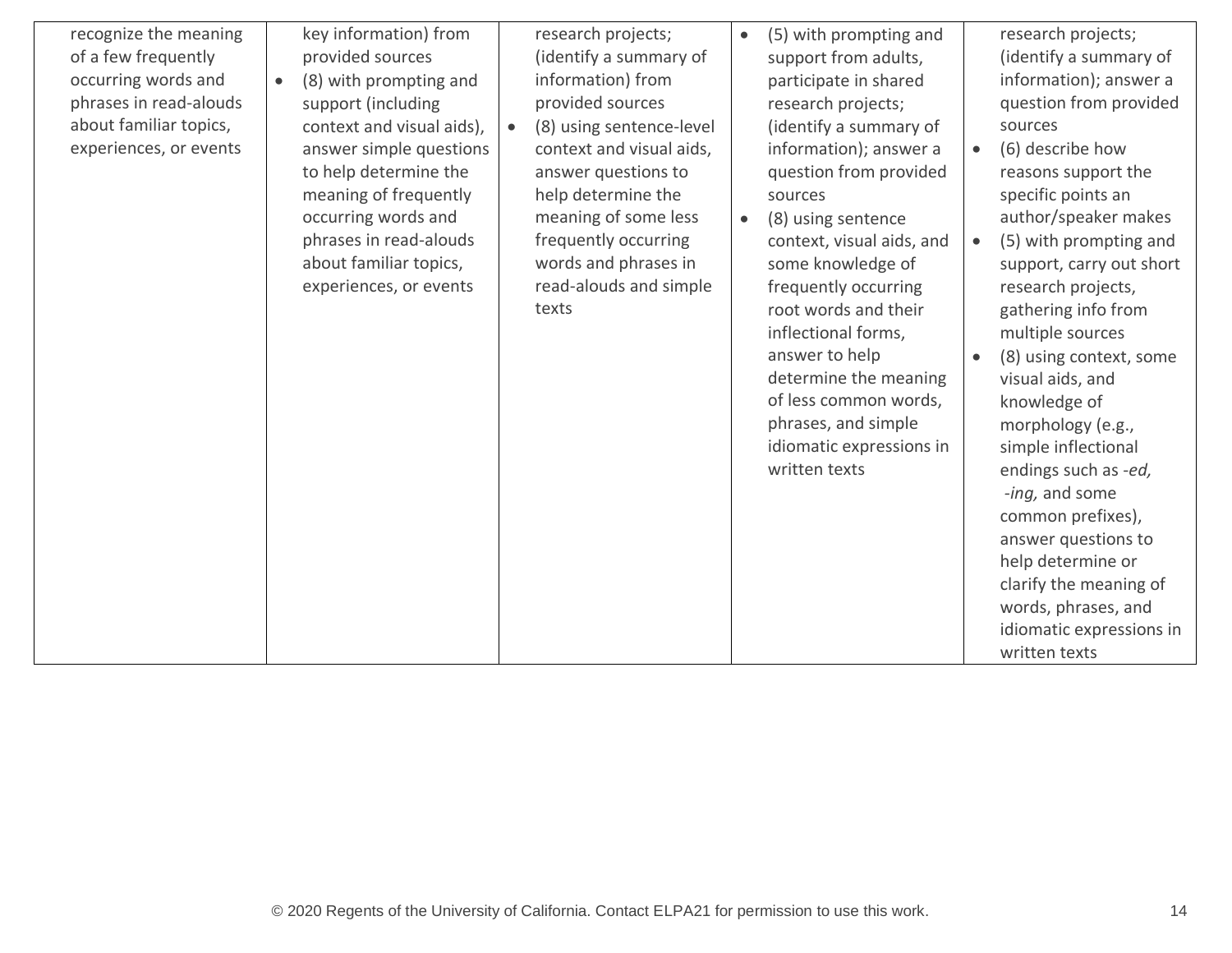| <b>Writing</b>                                                                                                                                                                                                                                                                                                                                                                                                                                                                                                      |                                                                                                                                                                                                                                                                                                                                                                                                                                                                                                                                                                                                                                                                                                                            |                                                                                                                                                                                                                                                                                                                                                                                                                                                                                                                                                                                                                                                                                                                                                                                 |                                                                                                                                                                                                                                                                                                                                                                                                                                                                                                                                                                                                                                                                                                                                                                                                |                                                                                                                                                                                                                                                                                                                                                                                                                                                                                                                                                                                                                                                                                                                                                                                                                                  |  |  |  |  |  |  |
|---------------------------------------------------------------------------------------------------------------------------------------------------------------------------------------------------------------------------------------------------------------------------------------------------------------------------------------------------------------------------------------------------------------------------------------------------------------------------------------------------------------------|----------------------------------------------------------------------------------------------------------------------------------------------------------------------------------------------------------------------------------------------------------------------------------------------------------------------------------------------------------------------------------------------------------------------------------------------------------------------------------------------------------------------------------------------------------------------------------------------------------------------------------------------------------------------------------------------------------------------------|---------------------------------------------------------------------------------------------------------------------------------------------------------------------------------------------------------------------------------------------------------------------------------------------------------------------------------------------------------------------------------------------------------------------------------------------------------------------------------------------------------------------------------------------------------------------------------------------------------------------------------------------------------------------------------------------------------------------------------------------------------------------------------|------------------------------------------------------------------------------------------------------------------------------------------------------------------------------------------------------------------------------------------------------------------------------------------------------------------------------------------------------------------------------------------------------------------------------------------------------------------------------------------------------------------------------------------------------------------------------------------------------------------------------------------------------------------------------------------------------------------------------------------------------------------------------------------------|----------------------------------------------------------------------------------------------------------------------------------------------------------------------------------------------------------------------------------------------------------------------------------------------------------------------------------------------------------------------------------------------------------------------------------------------------------------------------------------------------------------------------------------------------------------------------------------------------------------------------------------------------------------------------------------------------------------------------------------------------------------------------------------------------------------------------------|--|--|--|--|--|--|
| Level 1                                                                                                                                                                                                                                                                                                                                                                                                                                                                                                             | Level 2                                                                                                                                                                                                                                                                                                                                                                                                                                                                                                                                                                                                                                                                                                                    | Level 3                                                                                                                                                                                                                                                                                                                                                                                                                                                                                                                                                                                                                                                                                                                                                                         | Level 4                                                                                                                                                                                                                                                                                                                                                                                                                                                                                                                                                                                                                                                                                                                                                                                        | Level 5                                                                                                                                                                                                                                                                                                                                                                                                                                                                                                                                                                                                                                                                                                                                                                                                                          |  |  |  |  |  |  |
| The learner can                                                                                                                                                                                                                                                                                                                                                                                                                                                                                                     | The learner can                                                                                                                                                                                                                                                                                                                                                                                                                                                                                                                                                                                                                                                                                                            | The learner can                                                                                                                                                                                                                                                                                                                                                                                                                                                                                                                                                                                                                                                                                                                                                                 | The learner can                                                                                                                                                                                                                                                                                                                                                                                                                                                                                                                                                                                                                                                                                                                                                                                | The learner can                                                                                                                                                                                                                                                                                                                                                                                                                                                                                                                                                                                                                                                                                                                                                                                                                  |  |  |  |  |  |  |
| (3) with support,<br>$\bullet$<br>communicate simple<br>information or feelings<br>about familiar topics or<br>experiences; (2) respond<br>to simple yes/no<br>questions and some wh-<br>questions<br>(4) express a preference<br>or opinion about a<br>familiar topic<br>(5) with support,<br>$\bullet$<br>participate in shared<br>research projects, label<br>information<br>(10) with support,<br>understand and use<br>simple sentences, using<br>a small number of<br>frequently occurring<br>nouns and verbs | (3) with support,<br>communicate simple<br>messages about familiar<br>topics, experiences,<br>events, or objects in<br>environment; (9) retell<br>an event and respond to<br>simple yes/no questions<br>and wh-questions<br>(4) express an opinion<br>about a familiar topic<br>(5) with support,<br>participate in shared<br>research projects,<br>summarize some key<br>information<br>(6) with support,<br>$\bullet$<br>identify a reason an<br>author/speaker gives to<br>support a point<br>(10) with support,<br>$\bullet$<br>produce simple<br>sentences using<br>frequently occurring<br>nouns, verbs,<br>prepositions and<br>conjunctions; (9)<br>demonstrate emerging<br>control of some<br>frequently occurring | (2) with support,<br>participate in short<br>written exchanges<br>about familiar topics,<br>stories, experiences,<br>and events; (9) retell a<br>simple sequence of<br>events; (2) ask and<br>answer simple questions<br>about familiar topics<br>(4) express an opinion<br>$\bullet$<br>about a familiar topic or<br>story and give a reason<br>for the opinion<br>(5) with support,<br>$\bullet$<br>participate in a shared<br>research project,<br>summarize info from<br>provided sources<br>(6) identify one or two<br>reasons an<br>author/speaker gives to<br>support the main point<br>(10) with support,<br>$\bullet$<br>produce and expand<br>simple sentences in<br>response to prompts<br>using some singular and<br>plural nouns, verbs in<br>the present and past | (2) participate in written<br>$\bullet$<br>exchanges about a<br>variety of texts, topics,<br>experiences or events<br>while adding some<br>comments of own; (9)<br>recount two or three<br>events in sequence; (2)<br>ask and answer<br>questions<br>(4) express opinions<br>$\bullet$<br>about a variety of texts<br>and topics and give a<br>reason for opinion<br>(5) with support,<br>$\bullet$<br>participate in shared<br>research projects,<br>summarize information,<br>and answer a question<br>from provided sources<br>(6) identify reasons an<br>$\bullet$<br>author/speaker gives to<br>support the main point<br>(10) produce and<br>$\bullet$<br>expand simple and<br>some compound<br>sentences, using some<br>newly learned<br>vocabulary words; use<br>present and past verb | (2) participate in<br>$\bullet$<br>extended written<br>exchanges of<br>information and<br>contribute own ideas<br>about a variety of texts,<br>topics experiences or<br>events; (9) recount a<br>more complex sequence<br>of events; ask and<br>answer questions<br>(3) express opinions<br>$\bullet$<br>about a variety of texts<br>and topics, introduce<br>the topic, give a reason<br>for opinion, and provide<br>a sense of closure<br>(4) with support,<br>$\bullet$<br>participate in shared<br>research projects,<br>summarize information,<br>and answer a question<br>from provided sources<br>(6) identify reasons an<br>$\bullet$<br>author/speaker gives to<br>support the main point<br>(10) communicate in<br>$\bullet$<br>writing to produce and<br>expand simple and<br>some compound<br>sentences, using newly |  |  |  |  |  |  |
|                                                                                                                                                                                                                                                                                                                                                                                                                                                                                                                     | linking words                                                                                                                                                                                                                                                                                                                                                                                                                                                                                                                                                                                                                                                                                                              | tenses, frequently<br>occurring prepositions                                                                                                                                                                                                                                                                                                                                                                                                                                                                                                                                                                                                                                                                                                                                    | tenses and demonstrate<br>increasing independent                                                                                                                                                                                                                                                                                                                                                                                                                                                                                                                                                                                                                                                                                                                                               |                                                                                                                                                                                                                                                                                                                                                                                                                                                                                                                                                                                                                                                                                                                                                                                                                                  |  |  |  |  |  |  |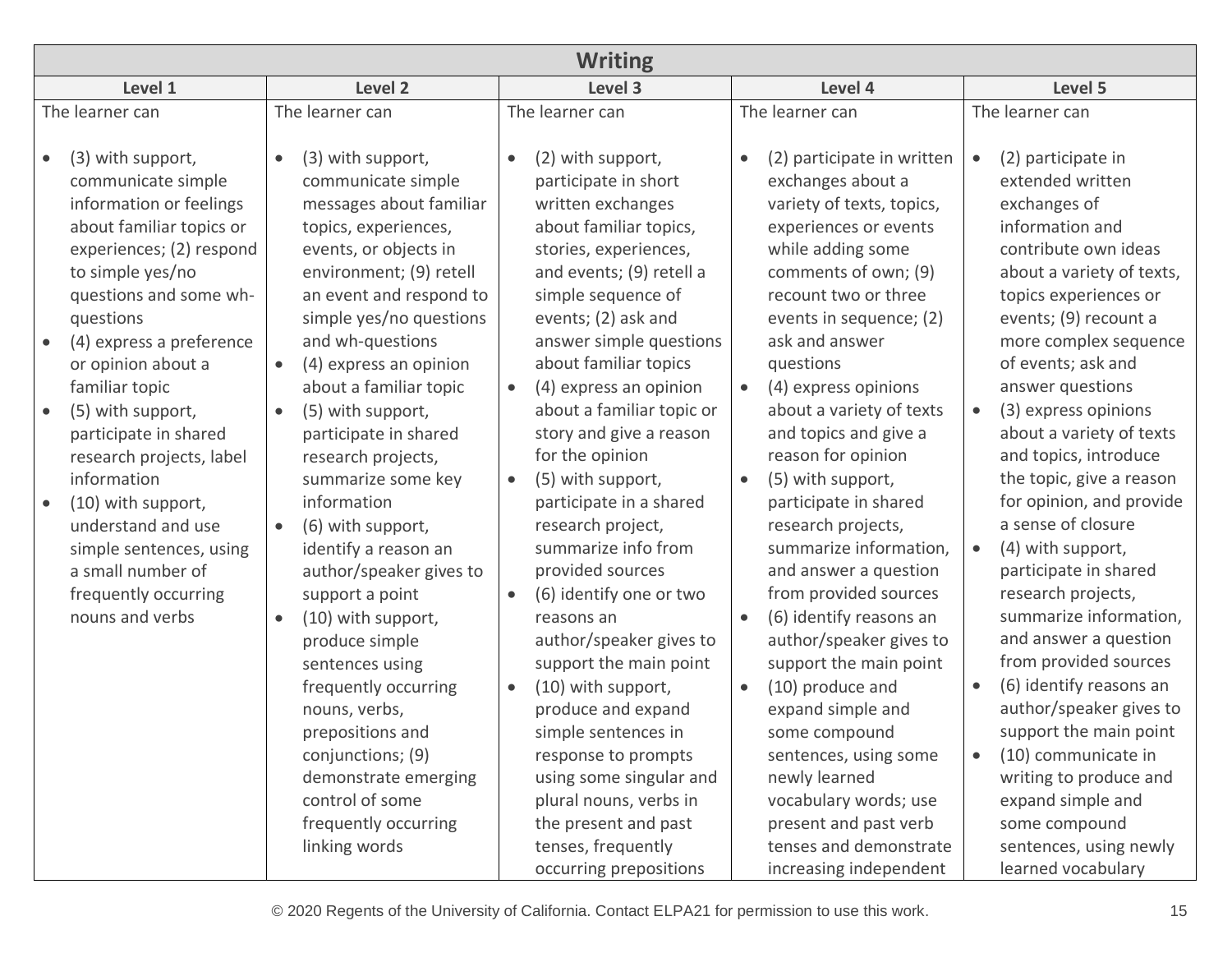| and conjunctions; (9)  | control of some       | words and correct noun-  |
|------------------------|-----------------------|--------------------------|
| and show developing    | temporal words and    | verb agreement; use      |
| control of some        | linking words, while  | past, present and future |
| frequently occurring   | showing an awareness  | verb tenses and use      |
| linking words and      | of the difference     | temporal words and       |
| temporal words while   | between informal      | linking words while      |
| demonstrating a        | language and language | shifting appropriately   |
| developing difference  | appropriate to the    | between informal         |
| between appropriate    | classroom             | language and language    |
| playground language    |                       | appropriate to the       |
| and classroom language |                       | classroom                |

| <b>Speaking</b>                                                                                                                                                                                                                                                                                        |                                                                                                                                                                                                                                                                                                                                                  |                                                                                                                                                                                                                                                                                                                                      |                                                                                                                                                                                                                                                                                                                                  |                                                                                                                                                                                                                                                                                                                               |  |  |  |  |
|--------------------------------------------------------------------------------------------------------------------------------------------------------------------------------------------------------------------------------------------------------------------------------------------------------|--------------------------------------------------------------------------------------------------------------------------------------------------------------------------------------------------------------------------------------------------------------------------------------------------------------------------------------------------|--------------------------------------------------------------------------------------------------------------------------------------------------------------------------------------------------------------------------------------------------------------------------------------------------------------------------------------|----------------------------------------------------------------------------------------------------------------------------------------------------------------------------------------------------------------------------------------------------------------------------------------------------------------------------------|-------------------------------------------------------------------------------------------------------------------------------------------------------------------------------------------------------------------------------------------------------------------------------------------------------------------------------|--|--|--|--|
| Level 1<br>Level 2                                                                                                                                                                                                                                                                                     |                                                                                                                                                                                                                                                                                                                                                  | Level 3                                                                                                                                                                                                                                                                                                                              | Level 4                                                                                                                                                                                                                                                                                                                          | Level 5                                                                                                                                                                                                                                                                                                                       |  |  |  |  |
| The learner can                                                                                                                                                                                                                                                                                        | The learner can                                                                                                                                                                                                                                                                                                                                  | The learner can                                                                                                                                                                                                                                                                                                                      | The learner can                                                                                                                                                                                                                                                                                                                  | The learner can                                                                                                                                                                                                                                                                                                               |  |  |  |  |
| (3) communicate simple<br>information or feelings<br>about familiar topics or<br>experiences to (2)<br>respond to simple<br>yes/no and some wh-<br>questions and (4)<br>express a preference or<br>opinion<br>(5) with support,<br>participate in shared<br>research projects from<br>provided sources | (3) communicate simple<br>messages about familiar<br>topics, experiences,<br>events, or objects in the<br>environment to (2)<br>participate in short<br>conversations and take<br>turns; respond to simple<br>yes/no and wh-<br>questions; (4) express<br>an opinion; (9) and with<br>support, retell an event<br>(6) with support,<br>$\bullet$ | (2) communicate about<br>$\bullet$<br>familiar topics, stories,<br>experiences, or events<br>to participate in short<br>discussions/<br>conversations while<br>following rules for<br>discussion; (3) deliver<br>short simple oral<br>presentations; (2) ask<br>and answer simple<br>questions; (4) express<br>an opinion and give a | (2) communicate about<br>$\bullet$<br>a variety of topics, texts,<br>experiences, or events<br>to participate in<br>discussions/<br>conversations, following<br>rules for discussion,<br>while responding to<br>others with own<br>comments; (3) deliver<br>short simple oral<br>presentations; (2) ask<br>and answer questions; | (2) communicate about<br>$\bullet$<br>a variety of topics, texts,<br>experiences, or events<br>to participate in<br>extended discussions/<br>conversations, following<br>rules for discussion<br>while building on<br>comments of others<br>along with own<br>contributed comments;<br>(3) deliver oral<br>presentations with |  |  |  |  |
| (10) with support,<br>understand and use<br>very simple sentences<br>while recognizing and<br>using a small number of<br>frequently used nouns<br>and verbs                                                                                                                                            | identify a reason an<br>author/speaker gives to<br>support a point<br>(5) with support,<br>participate in shared<br>research projects and<br>summarize some key                                                                                                                                                                                  | reason for the opinion;<br>(9) with support, retell a<br>simple sequence of<br>events<br>(6) identify one or two<br>$\bullet$<br>reasons an<br>author/speaker gives to<br>support the main point                                                                                                                                     | (4) express an opinion<br>and give a reason for<br>the opinion; (9) recount<br>two or three events in<br>sequence<br>(6) identify reasons an<br>$\bullet$<br>author/speaker gives to<br>support the main point                                                                                                                   | descriptive details, an<br>introduction and a<br>sense of closure; (2) ask<br>and answer questions;<br>(4) express an opinion<br>and give a reason for<br>the opinion; (9) and<br>recount a more complex                                                                                                                      |  |  |  |  |

© 2020 Regents of the University of California. Contact ELPA21 for permission to use this work. 16